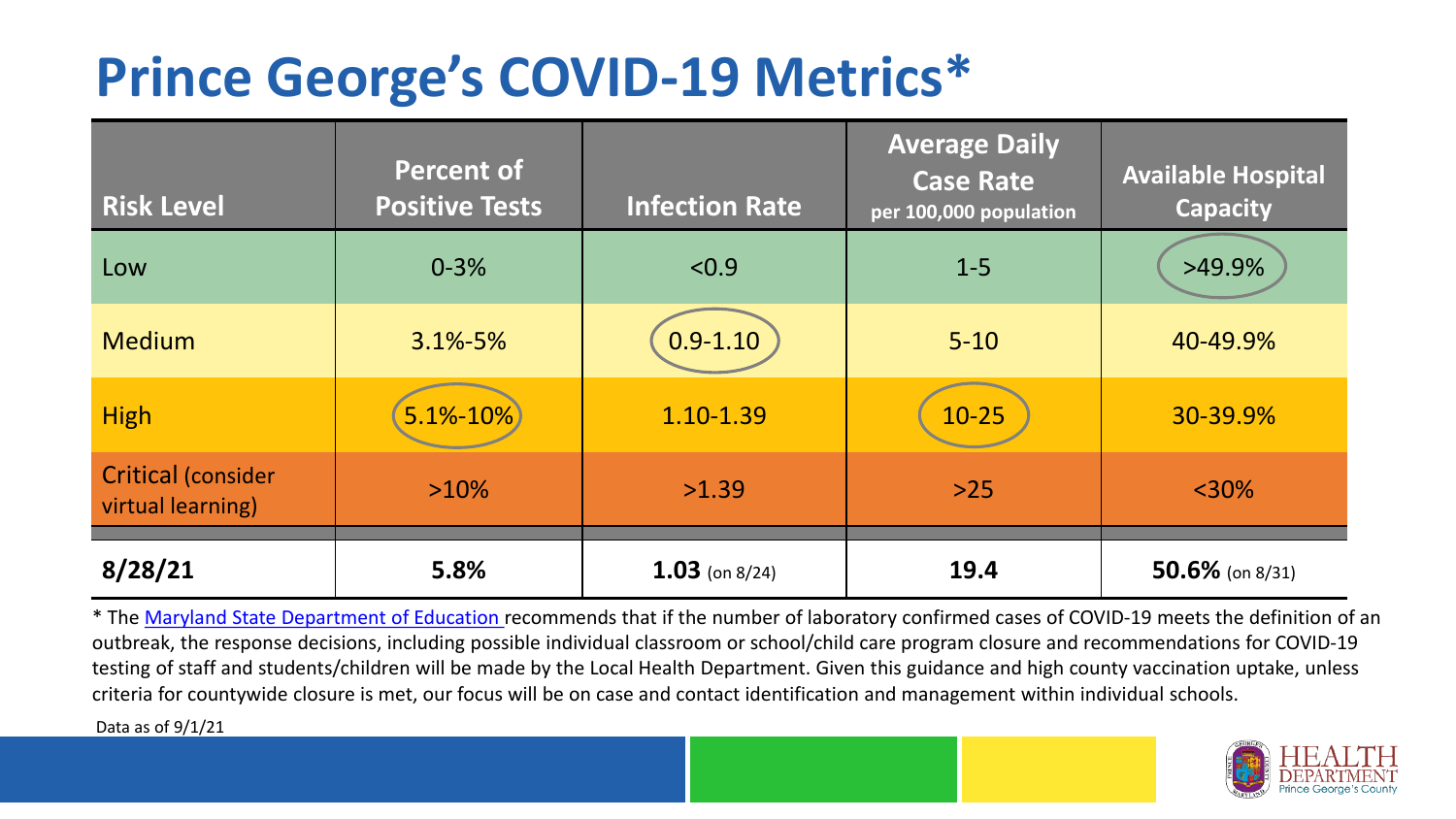# **COVID-19 Community Transmission and Vaccination**

Per the [CDC updated guidance for COVID-19 Prevention in K-12 Schools,](https://www.cdc.gov/coronavirus/2019-ncov/community/schools-childcare/k-12-guidance.html) vaccination is considered the leading prevention strategy for those who are eligible, and **Prince George's County exceeds the percentage of U.S. vaccinations for ages 12 and above**. The CDC also emphasizes using multiple prevention strategies together consistently, included universal indoor masking, as needed based on the level of community transmission and vaccine coverage.



\*County-specific data as of 9/1/21; all other data accessed on 9/1/21 at:<https://covid.cdc.gov/covid-data-tracker>

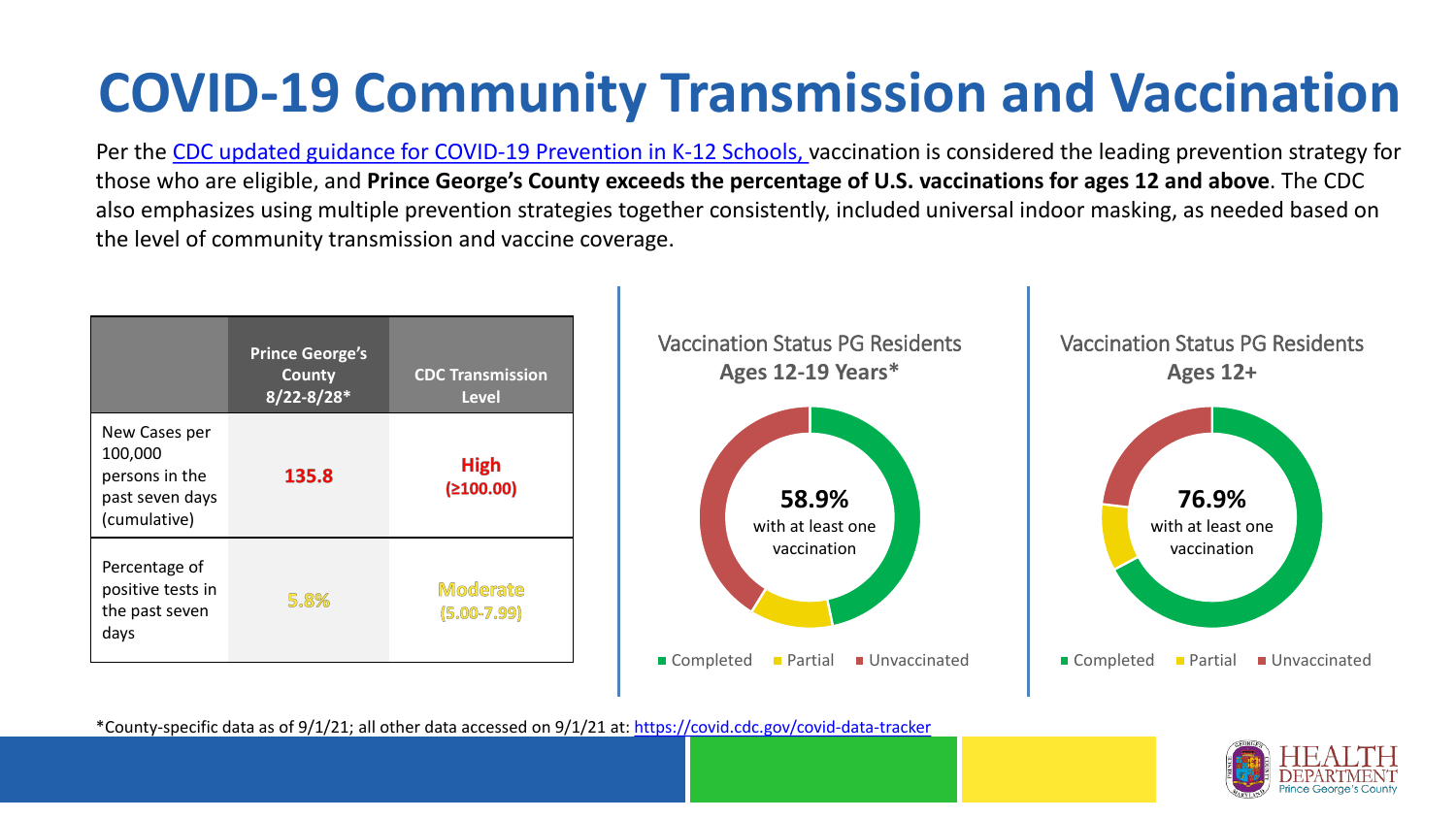#### **Testing: Percent Positive** (past 7 days by test date)

The percent of tests returning as positive for county residents **remained at 5.8% at the end of last week**.

4.6% 4.7% 5.0% 5.2%  $5.7\%$  5.7% 5.9% 6.0% 6.2% 6.3% 6.4% 6.2% 6.3% 6.4% 6.4% 6.2% 6.0% 6.0% 6.1% 6.0% 6.1% 5.9% 5.8% 5.7% 5.8% 5.8% 0.0% 1.0% 2.0% 3.0% 4.0% 5.0% 6.0% 7.0% 1-Aug 2-Aug 3-Aug 4-Aug 5-Aug 6-Aug 7-Aug 8-Aug 9-Aug 10-Aug 11-Aug 12-Aug 13-Aug 14-Aug 15-Aug 16-Aug 17-Aug 18-Aug 19-Aug 20-Aug 21-Aug 22-Aug 23-Aug 24-Aug 25-Aug 26-Aug 27-Aug 28-Aug

**Percent of Positive COVID-19 Tests by Date Collected** (as of 9/1/21)

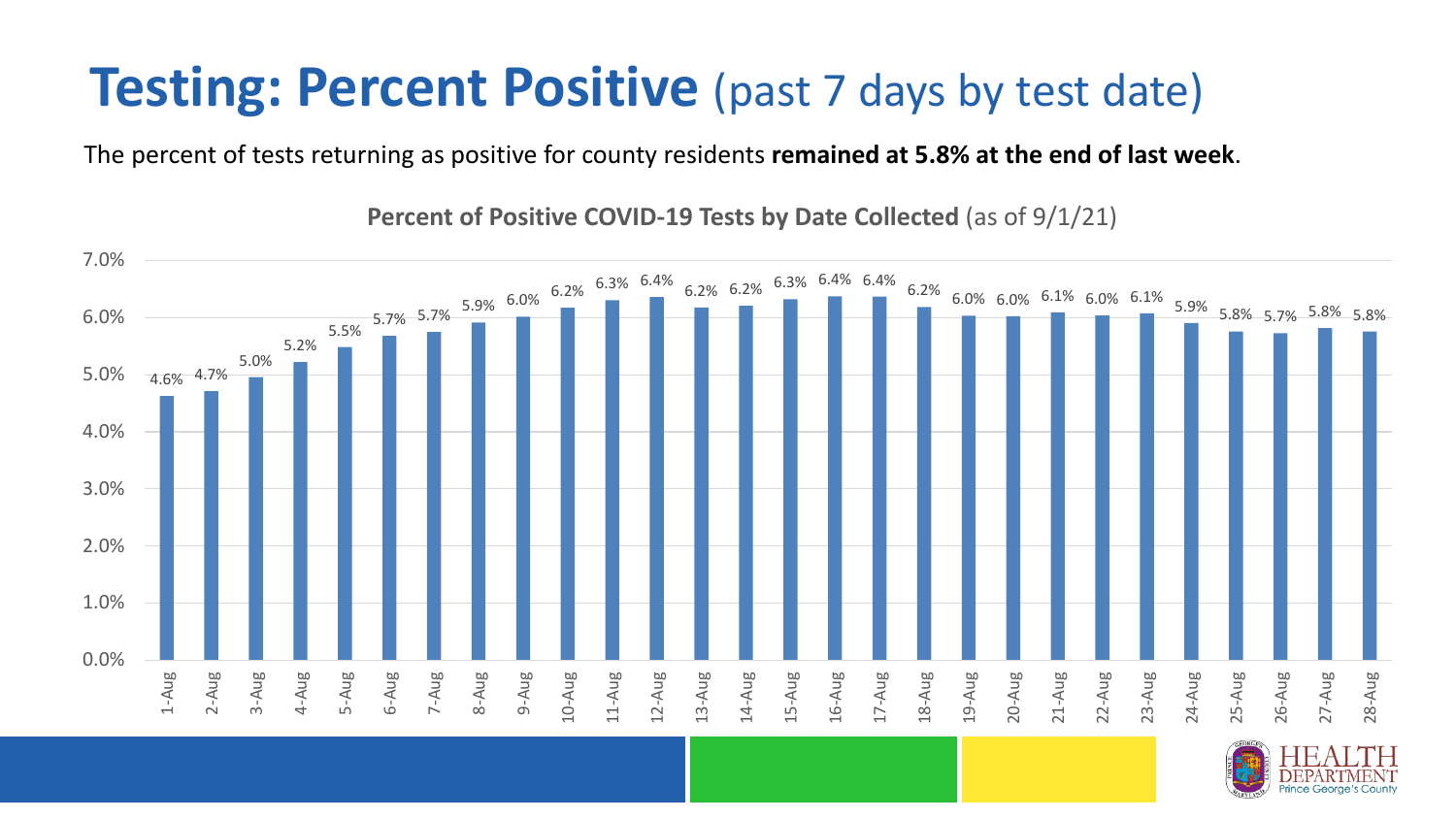### **Infection Rate for Prince George's County**



#### **Estimated by CovidActNow.org**

Accessed 9/1/2021. Each data point is a 14-day weighted average. Presented as the most recent seven days of data as a dashed line, as data is often revised by states several days after reporting.

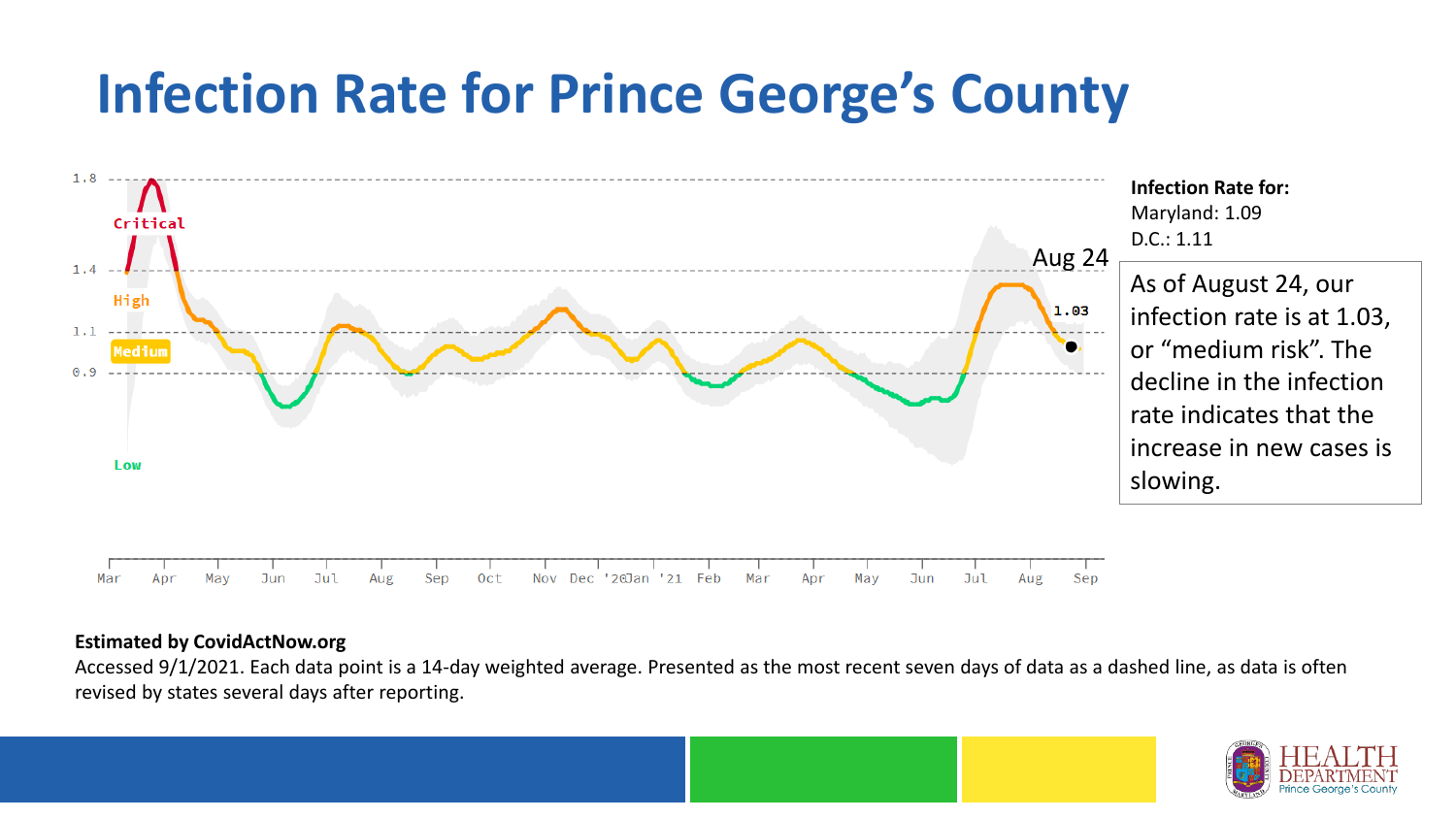#### **Average Daily Case Rate** (7-day Average by test date)

**Our daily case rate at the end of last week was 19.4 new cases per 100,000 residents.** The current case rate is more than two times higher compared to one month ago (8.0 per 100,000 residents on 7/28). We have remained "high risk" or above 10.0 for four weeks.



**Average New COVID-19 Cases Per Day Per 100,000 Residents**

Data as of 8/31/21

![](_page_4_Picture_5.jpeg)